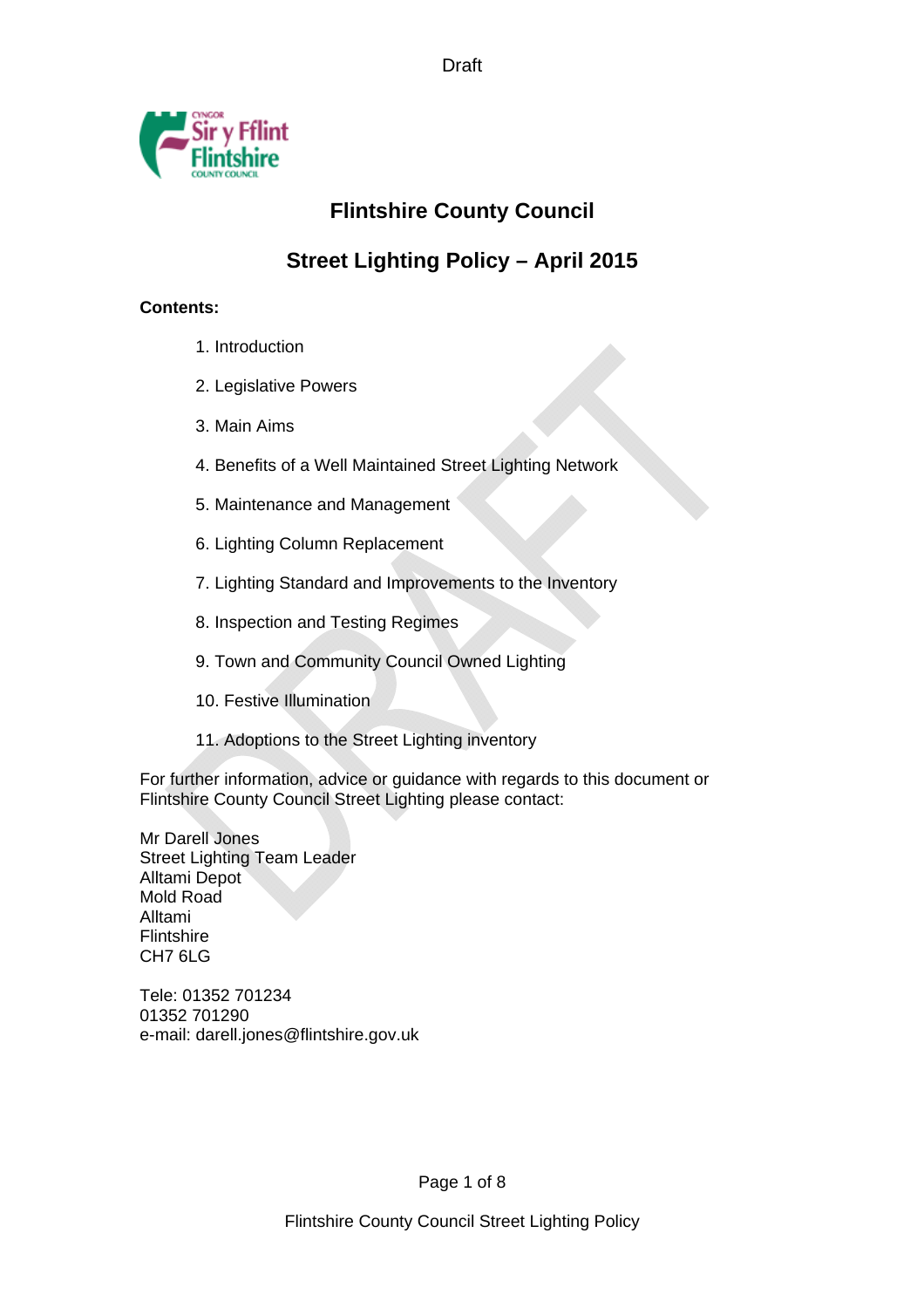#### **1. Introduction**

- 1.1 This Policy outlines the basic principles and standards applied to the maintenance of Street Lighting and Illuminated Street Furniture within the administrative area of Flintshire County Council, setting out the aims of the Authority with respect to maintenance regimes and the procedures put in place to achieve those aims.
- 1.2 The overall objective is to manage and maintain a safe, effective and efficient network that ensures the safety of all road users, pedestrians and cyclists.

The Policy will apply to:

- 1. Flintshire County Council owned Highway and Amenity Lighting
- 2. Flintshire County Council owned Illuminated and Electrical Street **Furniture**
- 3. Town and Community Council owned Lighting maintained by the County Council on their behalf
- 1.3 The Street Lighting Policies have been developed to support the aims and objectives of other County Council strategies and initiatives by recognising that street lighting and illuminated street furniture plays a major part in helping to reduce crime, improving driver behaviour, pedestrian's visibility distances and promoting a safer community and reducing the fear of crime. (Crime and Disorder Act 1998).
- 1.4 Flintshire County Council's Street Lighting Department will endeavour to improve the environment by reducing upward wasted light and reducing the carbon foot print of the service.

#### **2. Legislative Powers**

2.1 Flintshire County Council is not required by law to provide street lighting, however, under the highways act 1980, S97 –

"Every local Highway Authority may provide lighting for the purposes of any highway or proposed highway for which they are or will be the Highway Authority".

However Flintshire County Council is required to maintain any street lighting it does provide in a safe condition for the benefit of the community it serves.

2.2 On the 1st April 1967, under the provisions of the Local Government Act 1966, the County Council assumed responsibility for the maintenance and operation of highway lighting throughout the County generally, including the provision of new installations.

Roadway lighting falls into one of two categories:

- Group A, columns of a height of 10m and above
- Group B, columns of a height of between 5m and 8m

Page 2 of 8

Flintshire County Council Street Lighting Policy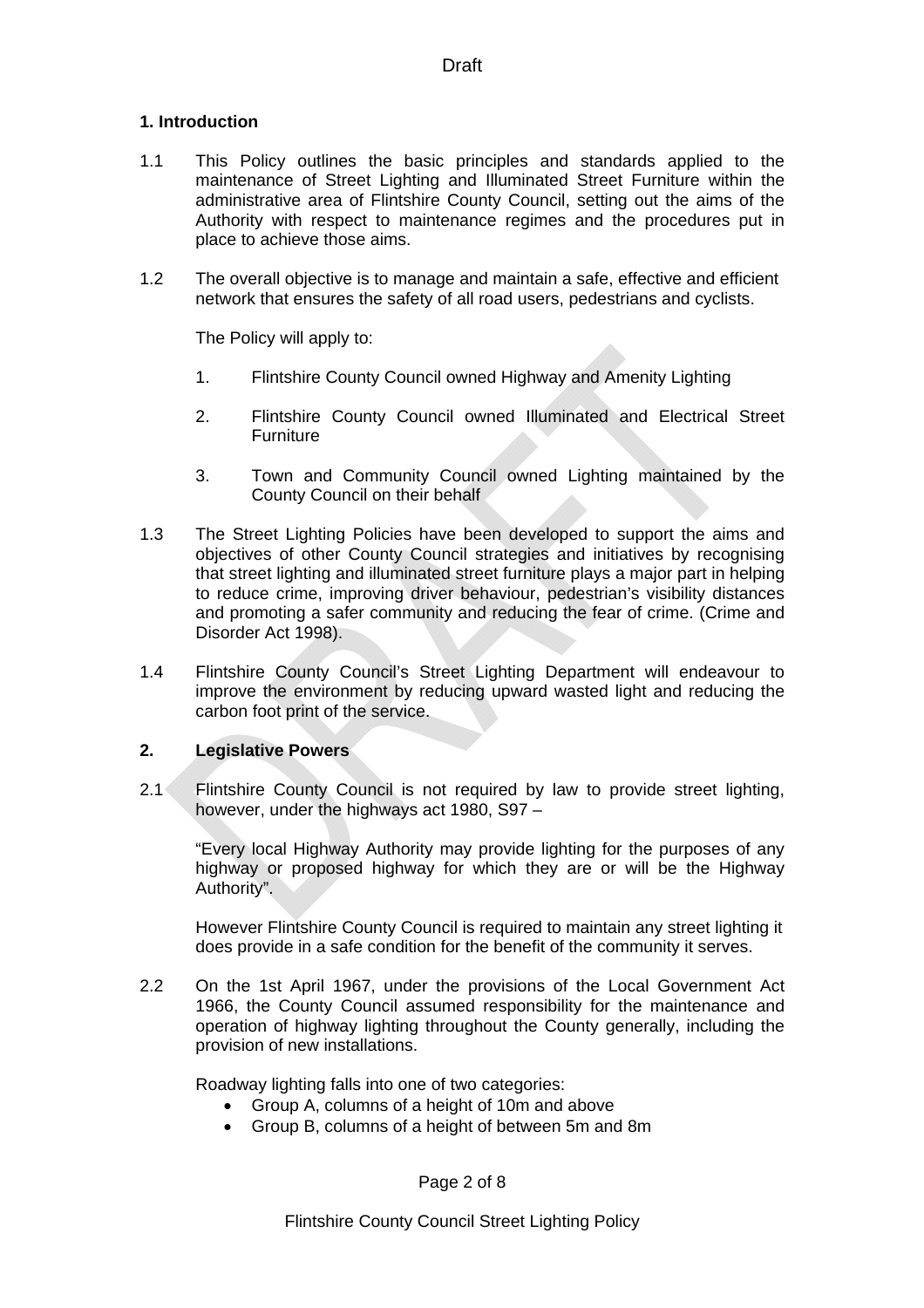Standard for both groups are as laid down in the British Standard Code of Practice for Street Lighting.

2.3 Some Town and Community Councils in Flintshire retained the responsibility for footway lighting only.

Footway lighting is defined as a system of lighting provided for the highway, in which either:

- a. No lamp is mounted more than 4m (13ft) above ground level
- b. No lamp is mounted more than 6m (20ft) above ground level and there is at least one interval of more than 46m (50yds) between adjacent lamps in the system.
- 2.4 The North and Mid Wales Trunk Road Agency (NMWTRA) is the Highway Authority for road lighting on trunk roads and will have it's own Policies and practices for maintenance of those installations. The maintenance of these lights is carried out by Flintshire County Council on behalf of NMWTRA

#### **3 Main Aims**

- 3.01 Flintshire County Council Street Lighting Team's aims are as follows:
	- 1. To manage our current street lighting and illuminated street furniture network in a safe and fit for purpose condition and in accordance with the HAMP.
	- 2. To manage the reaction time to rectify and respond to reported faults
	- 3 To provide the highest quality of service providing excellent value for money.
	- 4. Reduce the Carbon footprint and environmental impact of the service.
- 3.02 The Aims will be achieved by the following
	- 1. Ensure that a high proportion of street lighting and illuminated street furniture is functioning correctly at all times.
	- 2. Ensure faulty illuminated street furniture is wherever possible repaired within the timescales specified within this policy.
	- 3. Visit all illuminated street furniture on a regular basis in accordance with the timescale specified within this policy to undertake planned preventative maintenance and to verify their structural and electrical condition.
	- 4. Ensure the appropriate quality of light is being provided by replacing all lamps (where applicable) on a regular basis in accordance with the timescale specified within this Policy.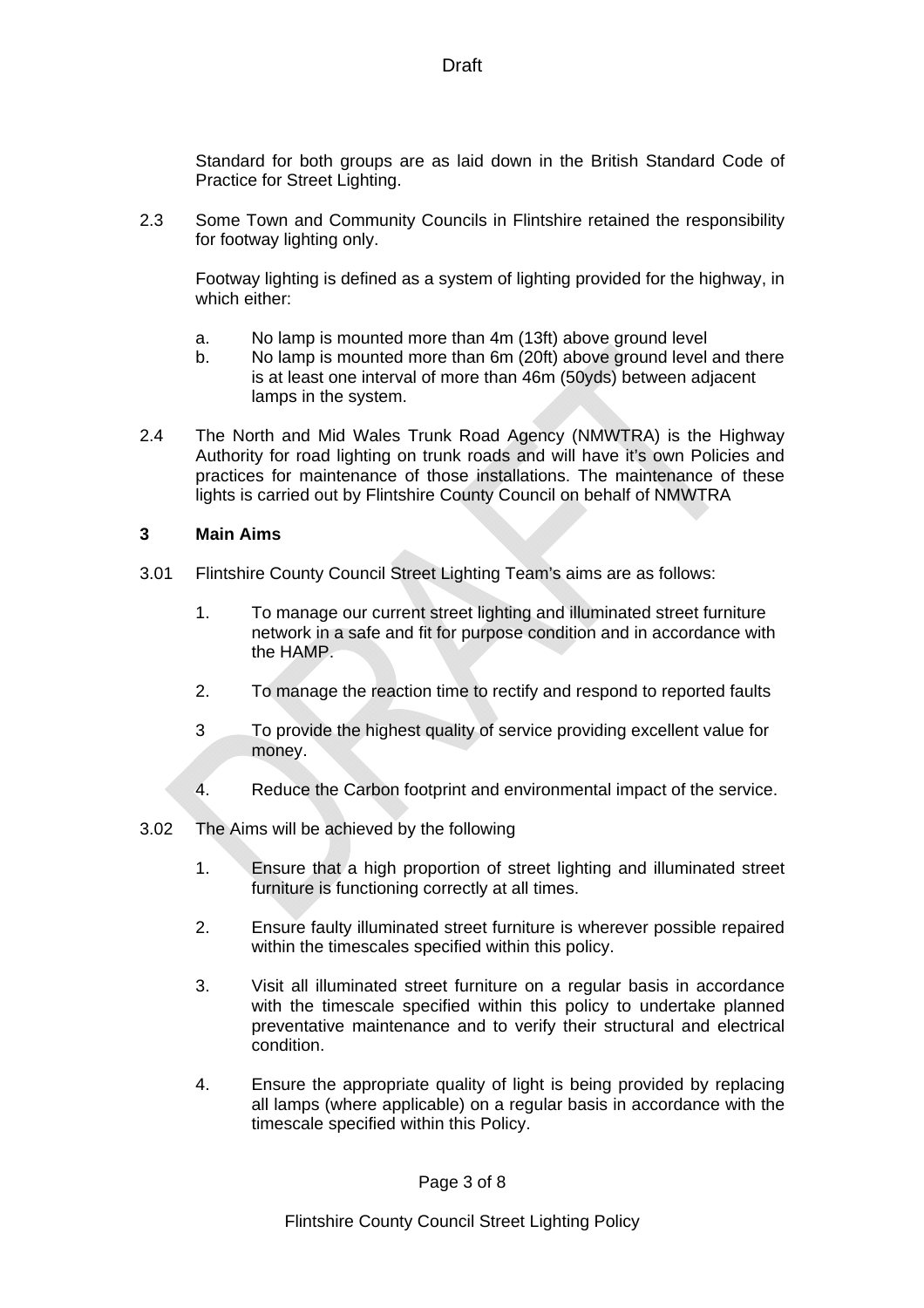- 5. Develop a risk management strategy to undertake an effective planned renewal programme for the replacement of obsolete and life expired columns utilising the available budgets.
- 6. Ensure compliance with the Electricity at Work Regulations 1989 is met by periodically tested and inspecting all illuminated street lighting units and rectifying identified defects.
- 7. Continue to develop further the management information system in order to effectively manage the inventory.
- 8. The service will endeavour to reduce the carbon footprint of the service in the following ways:
	- a. The purchase of low energy lighting units for all replacements;
	- b. Installation of new energy saving equipment when necessary;
	- c. Installation of dimming equipment in accordance with the Policy;
	- d. Installation of part night equipment in accordance with the Policy;
	- e. Installation of tried and tested equipment to reduce waste;
	- f. Employ appropriate recycling of life expired components;
	- g. Carry out timely repairs and maintenance;
	- h. Bulk light source change (certain areas) on a four year cycle;
	- i. Employ monitoring systems and night time inspections;

## **4. Benefits of a Well Maintained Street Lighting Network**

- 4.1 Lighting makes an important contribution to highway safety for both drivers and pedestrians and enhances both the appearance and vitality of the community. The introduction of the 1998 Crime and Disorder Act placed an obligation on Flintshire County Council to develop and implement safer community strategies.
- 4.2 The provision of modern highway lighting is one of the ways in which Flintshire County Council can demonstrate its commitment to a safer and more attractive community.
- 4.3 Analysis of highway lighting schemes indicate that they are a cost effective solution to assisting in reducing night time road traffic accidents.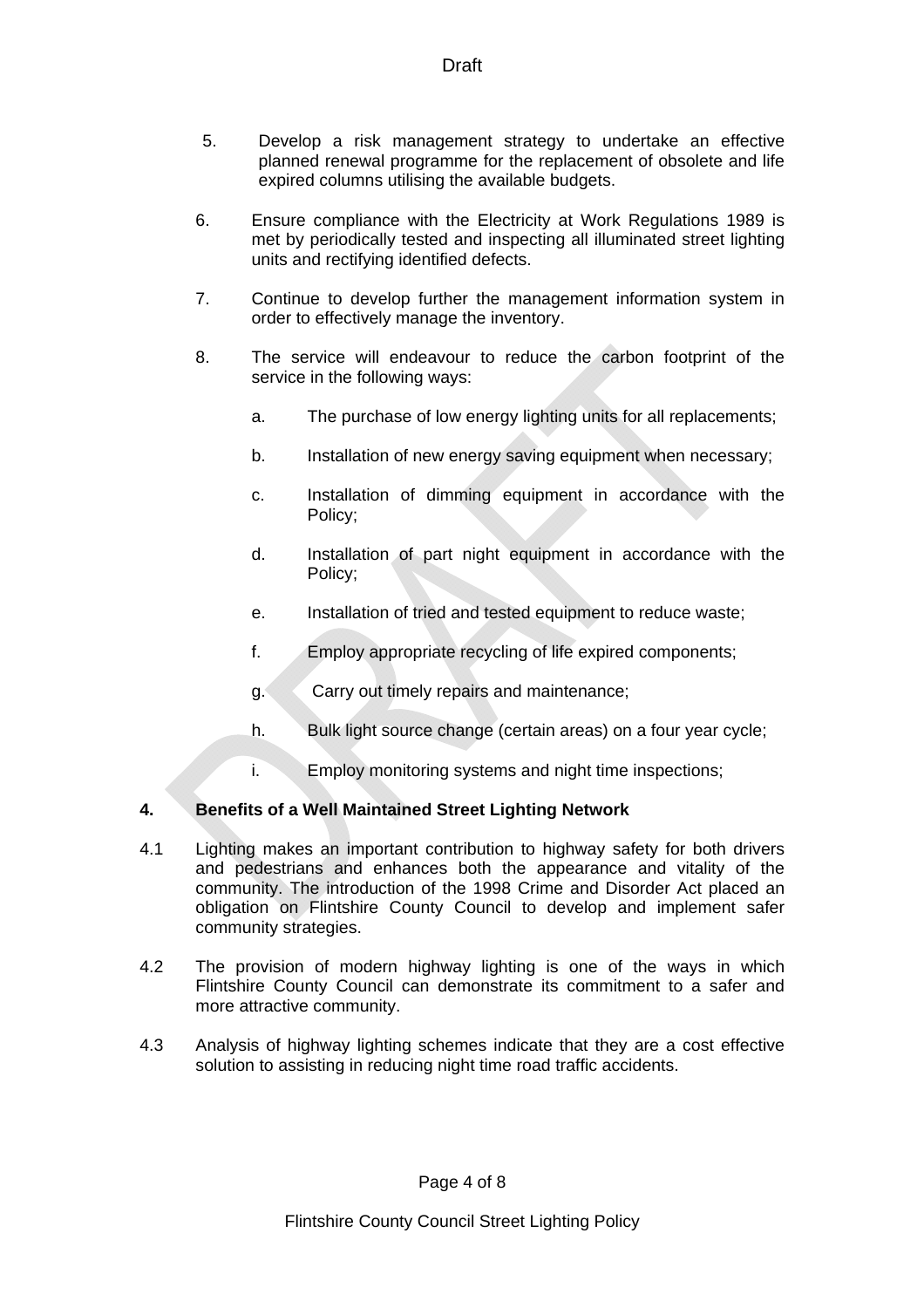#### **5. Maintenance and Management**

- 5.1 The Highways Act 1980 defines Highway Authorities as responsible for the road lighting on adopted highways or potentially adopted highways within its administrative area.
- 5.2 This legislation does not require the provision of road lighting in every location. However, where road lighting is provided, the Highway Authority has a duty of care with respect to maintaining that lighting in a safe condition.
- 5.3 Maintenance standards are a matter for the Authority to determine. The two possible approaches for maintaining street lighting are:
	- a. Planned Preventative Maintenance approach (PPM). This approach involves regularly visiting assets to undertake routine maintenance activities and replace key components (such as the lamp) even if they are still in good working order
	- b. Reactive Maintenance. This approach involves visiting assets only when they are known to have failed i.e. following notification of a fault
- 5.4 There are economic consequences with either option, however the Council will adopt the following
	- a. 'A' Roads and other roads with a requirement for complex traffic management arrangements to carry out street lighting repair work e.g. dual carriageways - Planned Preventative Maintenance Approach
	- b. All other locations Reactive Maintenance Approach
- 5.5 The Policy, when replacing life expired equipment and components, is to specify well engineered quality products so that the assets reliability is improved thus reducing long term maintenance costs.
- 5.6 Faults will be identified by undertaking night inspections, during other inspections and reports. The frequency of these inspections shall be every 28 days.

The standard for repairing faults within the control of the Council will be defined into three groups:

- 1. 3 working days for locations assessed as vulnerable, CCTV sensitive, traffic calming, traffic sensitive or (speed) illuminated traffic signs;
- 2. 10 working days for all other locations;
- 3. Units owned by the Council but subjected to mains supply faults (i.e. those not the responsibility of the Council) are governed by OFGEM standards.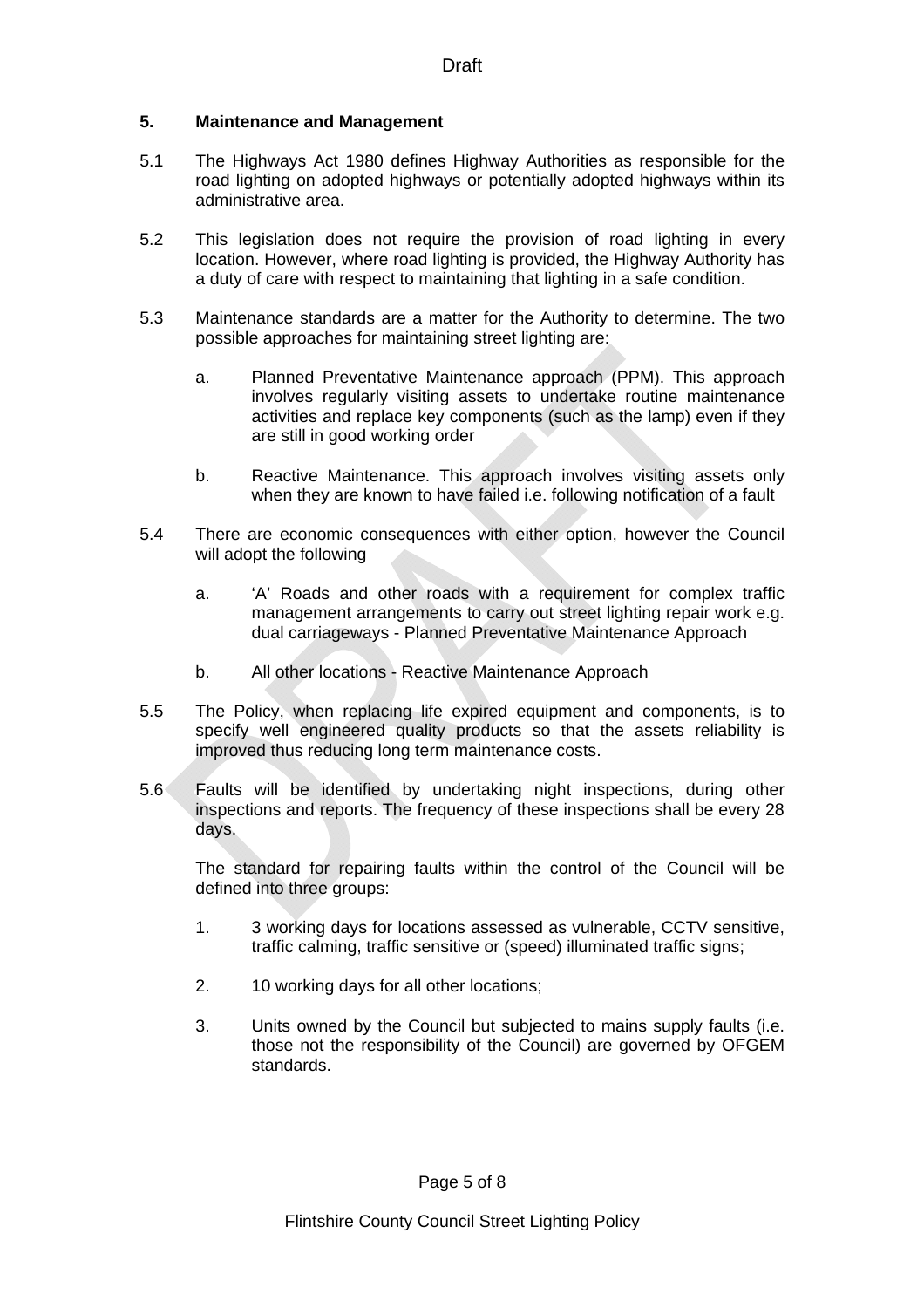- 5.7 This information along with reports made directly by members of the public to the street lighting section is entered into the street lighting management information system (Mayrise) and actioned
- 5.8 All installations within Flintshire shall adopt a white light (low energy) approach (where practical) and shall incorporate a dimming arrangement by 35% from 2200 hrs to 0600 hrs each day.

Exceptions will be:

- Known accident sites
- CCTV Sites
- Sites where dimming the lighting results in the lighting level falling below the level specified in the guidance notes for roads of that category between those hours
- 5.9 Part night installations shall be installed at the following
	- On rural and non-residential 'A' roads
	- Residential estates
	- On rural and non-residential strategic routes
	- On industrial estates
- 5.10 The lights will be electronically timed to turn of between midnight and 0500 hrs or midnight and 06.00 hrs each day location dependant. A residual lighting level will remain on each road, based on the risk assessment

A risk assessment will be completed on each site prior to a decision on part night lighting is made and the following groups or individuals will be consulted as part of the process

- N W Police
- Local Member
- T&CC Council
- Internal FCC stakeholders
- 5.11 The service will take a proactive approach to managing the lighting infrastructure, investigating new opportunities for improving the energy efficiency and carbon footprint of the service.

#### **6. Lighting Column Replacement**

6.1 The backlog of replacements will be monitored through the inspection process shown in 7.1 to ensure the inventory remains in a safe state of repair. Any funds made available will be utilised to carry out replacement work.

#### **7. Lighting standard and improvements to the inventory**

7.1 The Council cannot specify a particular or consistent standard of lighting on any road or footway. However on new developments and regeneration schemes the Flintshire County Council Street Lighting Specifications and required standard of lighting shall be adhered to.

Page 6 of 8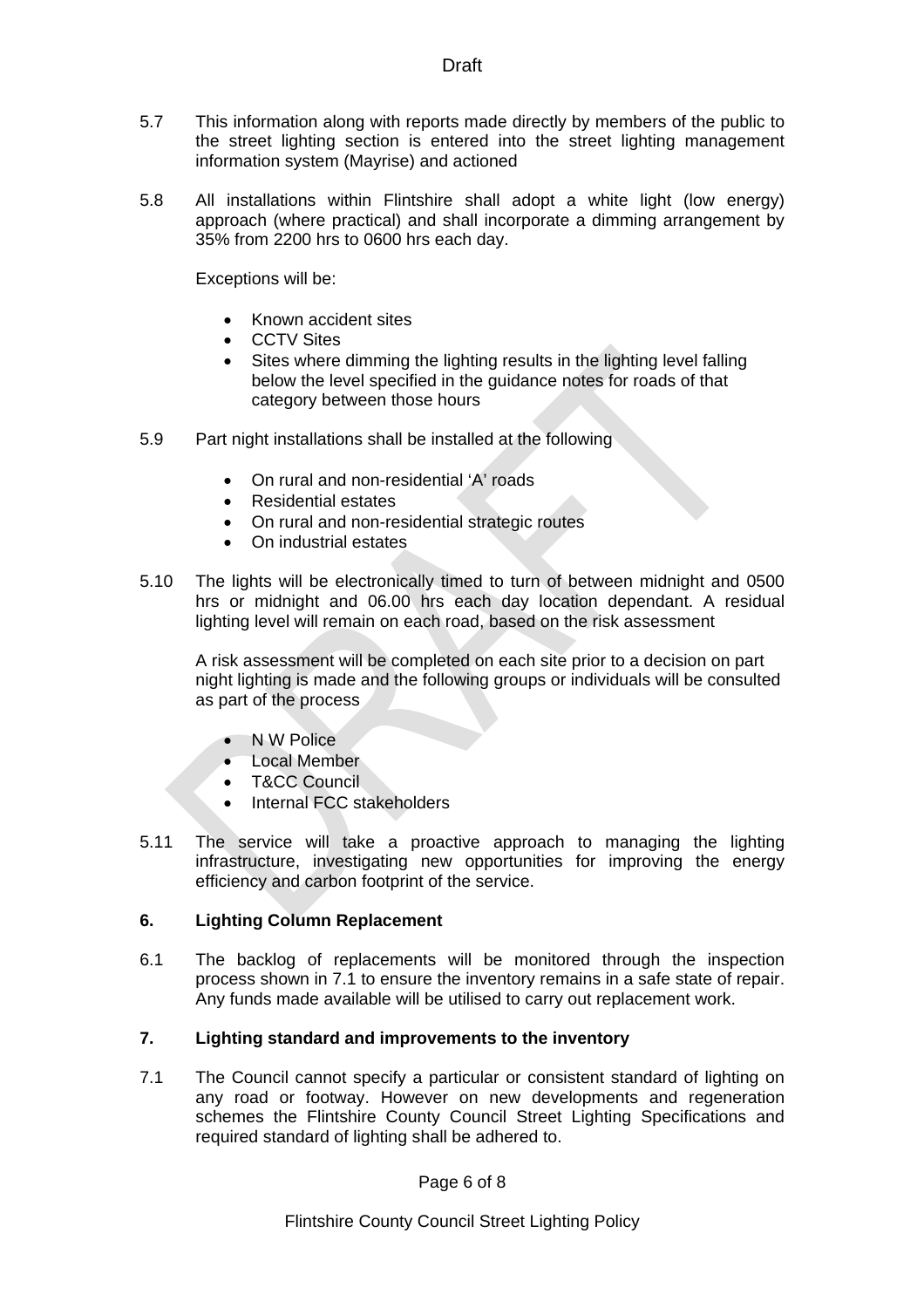### **8. Inspection and Testing regimes**

- 8.1 The Council will carry out a robust inspection and testing regime in accordance including the following:
	- 1. Evening driven inspections to identify faults These will carried out by the Streetscene out of hours teams on a rota which ensures that every light is inspected every 28 days.
	- 2. Maintenance Visit These maintenance visits will be carried out every three years by the area electricians. During the visits the electrician will carry out a visual inspection of the components of the light and clean / grease the unit.
	- 3. Electrical Test Visit These maintenance visits will be carried out every six years by the area electricians. The tests will be in accordance with the statutory requirements and the outcome recorded and retained.
	- 4. Structural Test Structural tests will be carried out by specialist contractors. The columns will be identified following the maintenance visit or by a programmed inspection regime of columns which have exceeded their expected life expectancy.

### **9. Town and Community Council Owned Lighting**

- 9.1 There are variations in the way T&CC owned footway lighting is maintained. i.e. either via the County Council or through independent contractors. Where the T&CC requests the Council to carry out the work, the lighting is maintained to same standard as Council owned lighting. The lights will be included on the Council's inventory and complaints regarding faults received directly into the Streetscene Contact Centre.
- 9.2 Once an accurate assessment of each individual T&CC lighting network is gathered, the Council would be in a position, if required, to procure energy on behalf of the T&CC at the lower rate which is available to the Council.
- 9.3 Should those T&CC's not currently utilising the Council to maintain their lights, they can request their energy procurement is made through these arrangements. A full inventory gathering exercise by the Council's electricians will be required. The cost of this work will be charged at cost to the appropriate T&CC. Once this information is obtained, the Council Contact Centre can also take and pass on fault requests to the appropriate T&CC on their behalf.

#### **10. Festive Illumination**

10.1 Flintshire County Council will manage contractual arrangements for installations, maintenance and repairs on behalf of the Town and Community Councils if asked.